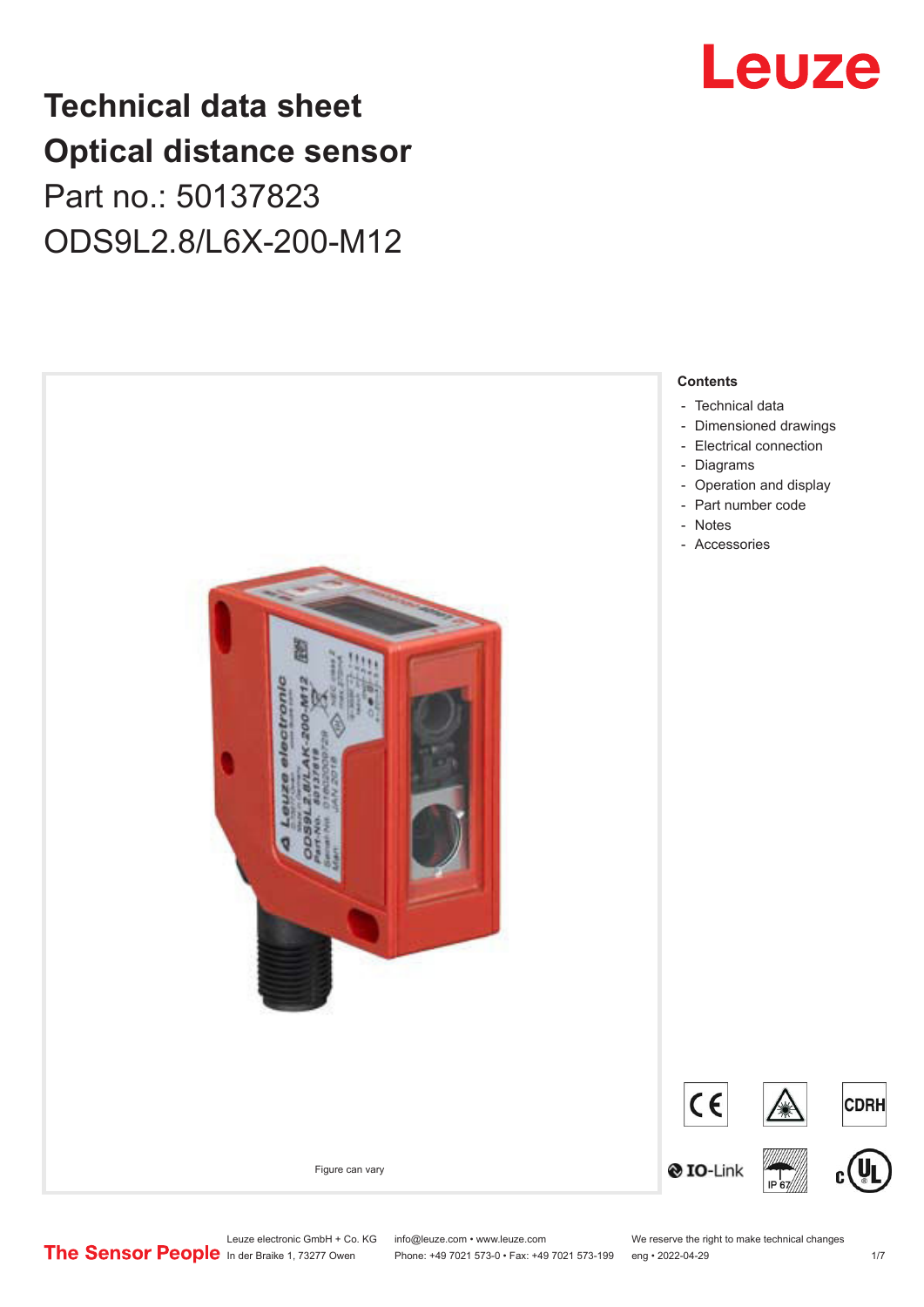## <span id="page-1-0"></span>**Technical data**

#### **Basic data**

| <b>Series</b>           | 9                                      |
|-------------------------|----------------------------------------|
| Application             | Fill-level monitoring                  |
|                         | Length measurement in material cutting |
|                         | Object measurement                     |
| Type of scanning system | Against object                         |

#### **Optical data**

| Beam path                            | Collimated             |
|--------------------------------------|------------------------|
| Light source                         | Laser, Red             |
| Wavelength                           | 650 nm                 |
| Laser class                          | 2, IEC/EN 60825-1:2014 |
| <b>Transmitted-signal shape</b>      | Pulsed                 |
| <b>Pulse duration</b>                | 22,000 µs              |
| Light spot size [at sensor distance] | 1 mm [200 mm]          |
| Type of light spot geometry          | Round                  |
|                                      |                        |

#### **Measurement data**

| <b>Measurement range</b>                    | $50200$ mm                                         |
|---------------------------------------------|----------------------------------------------------|
| <b>Resolution</b>                           | 0.01 mm with measurement range of 50<br>mm  100 mm |
|                                             | 0.1 mm with measurement range of 100<br>mm  200 mm |
| Accuracy, short range                       | $0.5$ %50 $\dots$ 100 mm                           |
| Accuracy, distant range                     | 1 %100  200 mm                                     |
| Reference value, accuracy                   | Measurement distance                               |
| Reproducibility (1 sigma)                   | $0.05$ mm                                          |
| Temperature drift, relative                 | $0.02$ %/K                                         |
| Referencing                                 | <b>No</b>                                          |
| Optical distance measurement prin-<br>ciple | Triangulation                                      |

#### **Electrical data**

**Protective circuit** Polarity reversal protection

|                               | Short circuit protected |
|-------------------------------|-------------------------|
|                               | Transient protection    |
|                               |                         |
| Performance data              |                         |
| Supply voltage U <sub>p</sub> | 18  30 V, DC            |

**Outputs Number of digital switching outputs** 2 Piece(s)

**Residual ripple** 0 ... 15 %, From U<sub>B</sub> **Open-circuit current** 0 ... 50 mA

#### **Switching outputs**

| <b>Voltage type</b>               | DC.                                           |
|-----------------------------------|-----------------------------------------------|
| Setting for the switching outputs | Independently adjustable switching<br>outputs |
| Switching voltage                 | high: $\geq$ (U <sub>p</sub> -2V)             |
|                                   | $low: \leq 2$ V                               |
|                                   |                                               |

**Switching output 1 Switching element** Transistor, Push-pull

**Connection 1, pin 4 Switching principle** IO-Link / light switching (PNP)/dark switching (NPN)

|--|

|                  | <b>Switching output 2</b>                        |                                                                                                |
|------------------|--------------------------------------------------|------------------------------------------------------------------------------------------------|
|                  | <b>Assignment</b>                                | Connection 1, pin 2                                                                            |
|                  | Switching element                                | Transistor, Push-pull                                                                          |
|                  | <b>Switching principle</b>                       | Light switching (PNP)/dark switching<br>(NPN)                                                  |
| <b>Timing</b>    |                                                  |                                                                                                |
|                  | Response time                                    | 1 ms, Under constant ambient<br>conditions, 90% diffuse reflection, stan-<br>dard measure mode |
|                  | <b>Readiness delay</b>                           | 300 ms                                                                                         |
| <b>Interface</b> |                                                  |                                                                                                |
| Type             |                                                  | IO-Link                                                                                        |
| <b>IO-Link</b>   |                                                  |                                                                                                |
|                  | <b>COM</b> mode                                  | COM <sub>3</sub>                                                                               |
| <b>Profile</b>   |                                                  | Smart sensor profile                                                                           |
|                  | Min. cycle time                                  | $COM3 = 0.5$ ms<br>2.V                                                                         |
|                  | <b>Frame type</b>                                | A                                                                                              |
| Port type        |                                                  | V1.1                                                                                           |
|                  | <b>Specification</b><br><b>SIO-mode support</b>  | Yes                                                                                            |
|                  | Process data IN                                  | 4 byte                                                                                         |
|                  | <b>Process data OUT</b>                          | 8 bit                                                                                          |
|                  | Dual-core operating mode                         | Yes                                                                                            |
|                  |                                                  |                                                                                                |
|                  | <b>Connection</b>                                |                                                                                                |
|                  | <b>Number of connections</b>                     | 1 Piece(s)                                                                                     |
|                  | <b>Connection 1</b>                              |                                                                                                |
| <b>Function</b>  |                                                  | Signal OUT                                                                                     |
|                  |                                                  | Voltage supply                                                                                 |
|                  | <b>Type of connection</b><br><b>Thread size</b>  | Connector, Turning, 90°<br>M12                                                                 |
| <b>Type</b>      |                                                  | Male                                                                                           |
| <b>Material</b>  |                                                  | <b>Plastic</b>                                                                                 |
|                  | No. of pins                                      | 5-pin                                                                                          |
|                  | Encoding                                         | A-coded                                                                                        |
|                  |                                                  |                                                                                                |
|                  | <b>Mechanical data</b>                           |                                                                                                |
| Design           |                                                  | Cubic                                                                                          |
|                  | Dimension (W x H x L)                            | 21 mm x 50 mm x 50 mm                                                                          |
|                  | <b>Housing material</b>                          | Plastic                                                                                        |
|                  | Lens cover material                              | Glass                                                                                          |
| Net weight       |                                                  | 50 <sub>g</sub><br>Red                                                                         |
|                  | <b>Housing color</b><br><b>Type of fastening</b> | Through-hole mounting                                                                          |
|                  |                                                  | Via optional mounting device                                                                   |
|                  | <b>Operation and display</b>                     |                                                                                                |
|                  | Type of display                                  | LED                                                                                            |
|                  |                                                  | OLED display                                                                                   |
|                  | <b>Number of LEDs</b>                            | 2 Piece(s)                                                                                     |
|                  | <b>Operational controls</b>                      | Control buttons                                                                                |
|                  |                                                  | PC software                                                                                    |
|                  |                                                  |                                                                                                |
|                  | <b>Environmental data</b>                        |                                                                                                |
|                  | Ambient temperature, operation                   | $-2050 °C$                                                                                     |

| Ambient temperature, storage<br>$-30$ 70 °C $^{\circ}$ |  |
|--------------------------------------------------------|--|

Leuze electronic GmbH + Co. KG info@leuze.com • www.leuze.com We reserve the right to make technical changes<br>
The Sensor People in der Braike 1, 73277 Owen Phone: +49 7021 573-0 • Fax: +49 7021 573-199 eng • 2022-04-29 Phone: +49 7021 573-0 • Fax: +49 7021 573-199 eng • 2022-04-29 27

i.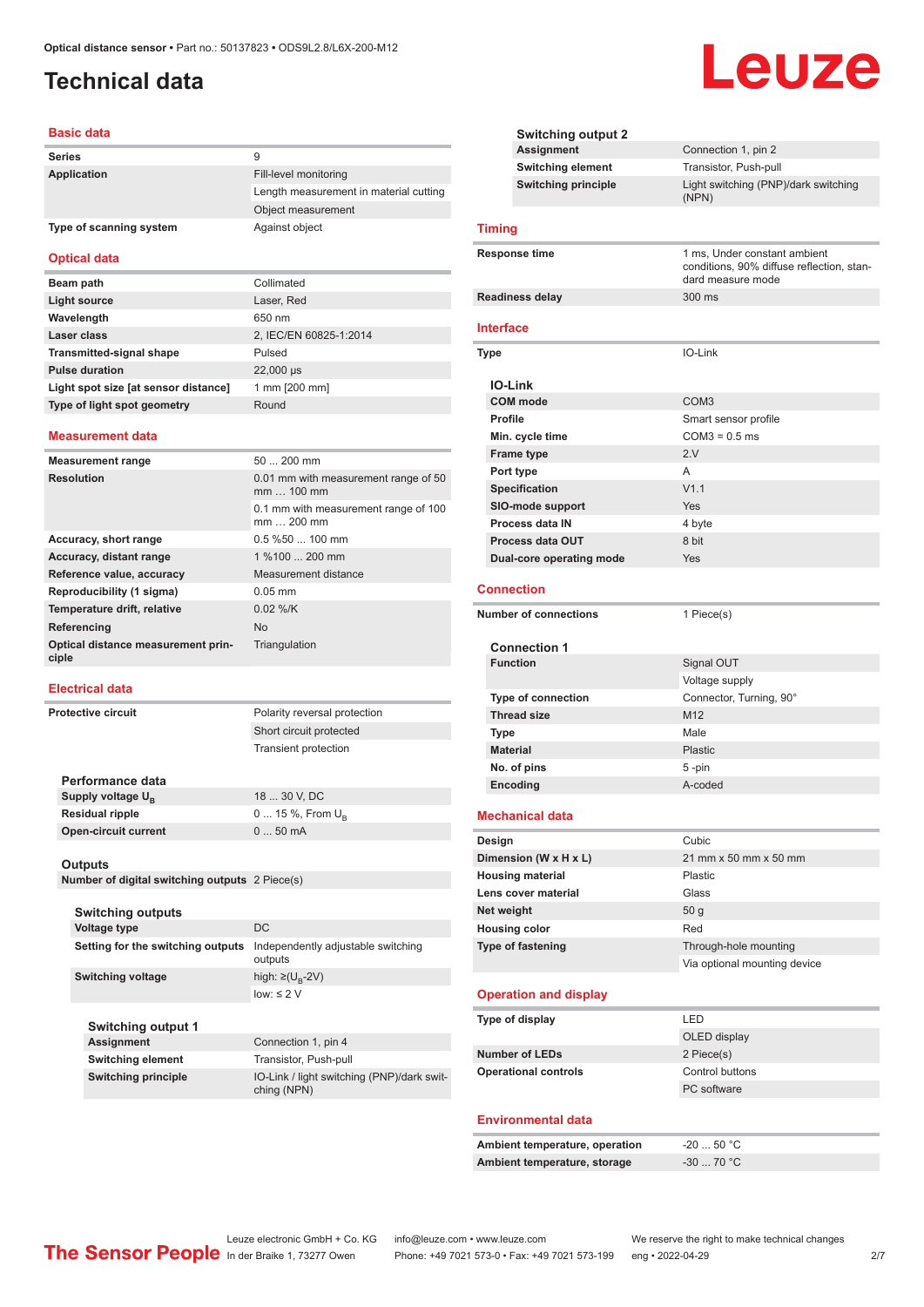## **Technical data**

# Leuze

#### **Certifications**

| Degree of protection    | IP 67 |
|-------------------------|-------|
| <b>Protection class</b> | Ш     |
| <b>Certifications</b>   |       |

#### **Classification**

| <b>Customs tariff number</b> | 90318020 |
|------------------------------|----------|
| <b>ECLASS 5.1.4</b>          | 27270801 |
| <b>ECLASS 8.0</b>            | 27270801 |
| <b>ECLASS 9.0</b>            | 27270801 |
| <b>ECLASS 10.0</b>           | 27270801 |
| <b>ECLASS 11.0</b>           | 27270801 |
| ECLASS 12.0                  | 27270916 |
| <b>ETIM 5.0</b>              | EC001825 |
| <b>ETIM 6.0</b>              | EC001825 |
| <b>ETIM 7.0</b>              | EC001825 |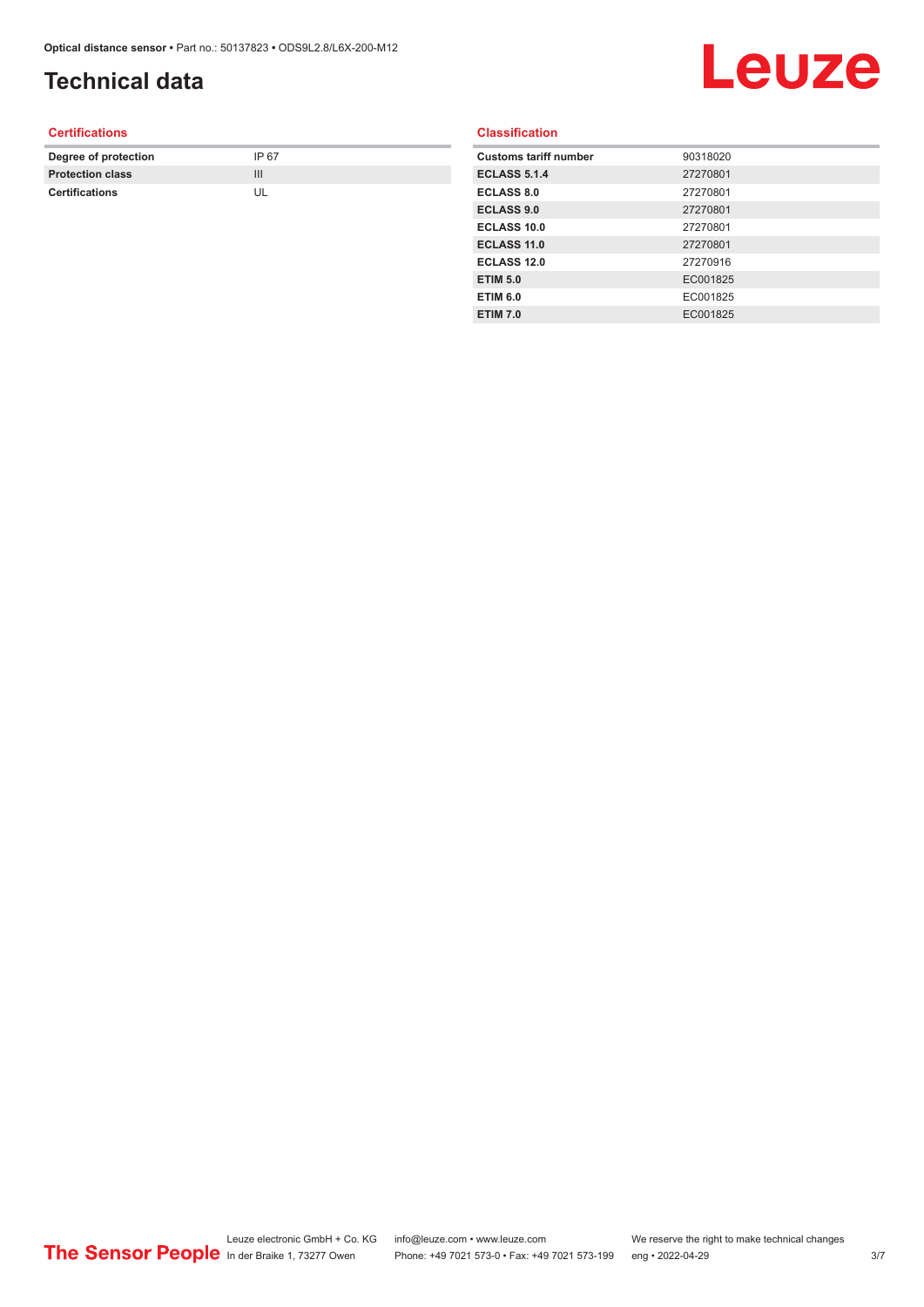#### <span id="page-3-0"></span>**Dimensioned drawings**

All dimensions in millimeters



C Device plug M12

F Color display

J Control buttons

### **Electrical connection**

#### **Connection 1**

| <b>Function</b>           | Signal OUT     |
|---------------------------|----------------|
|                           | Voltage supply |
| <b>Type of connection</b> | Connector      |
| <b>Thread size</b>        | M12            |
| <b>Type</b>               | Male           |
| <b>Material</b>           | Plastic        |
| No. of pins               | $5$ -pin       |
| Encoding                  | A-coded        |



Phone: +49 7021 573-0 • Fax: +49 7021 573-199 eng • 2022-04-29 **Face: 1023** 4/7

## Leuze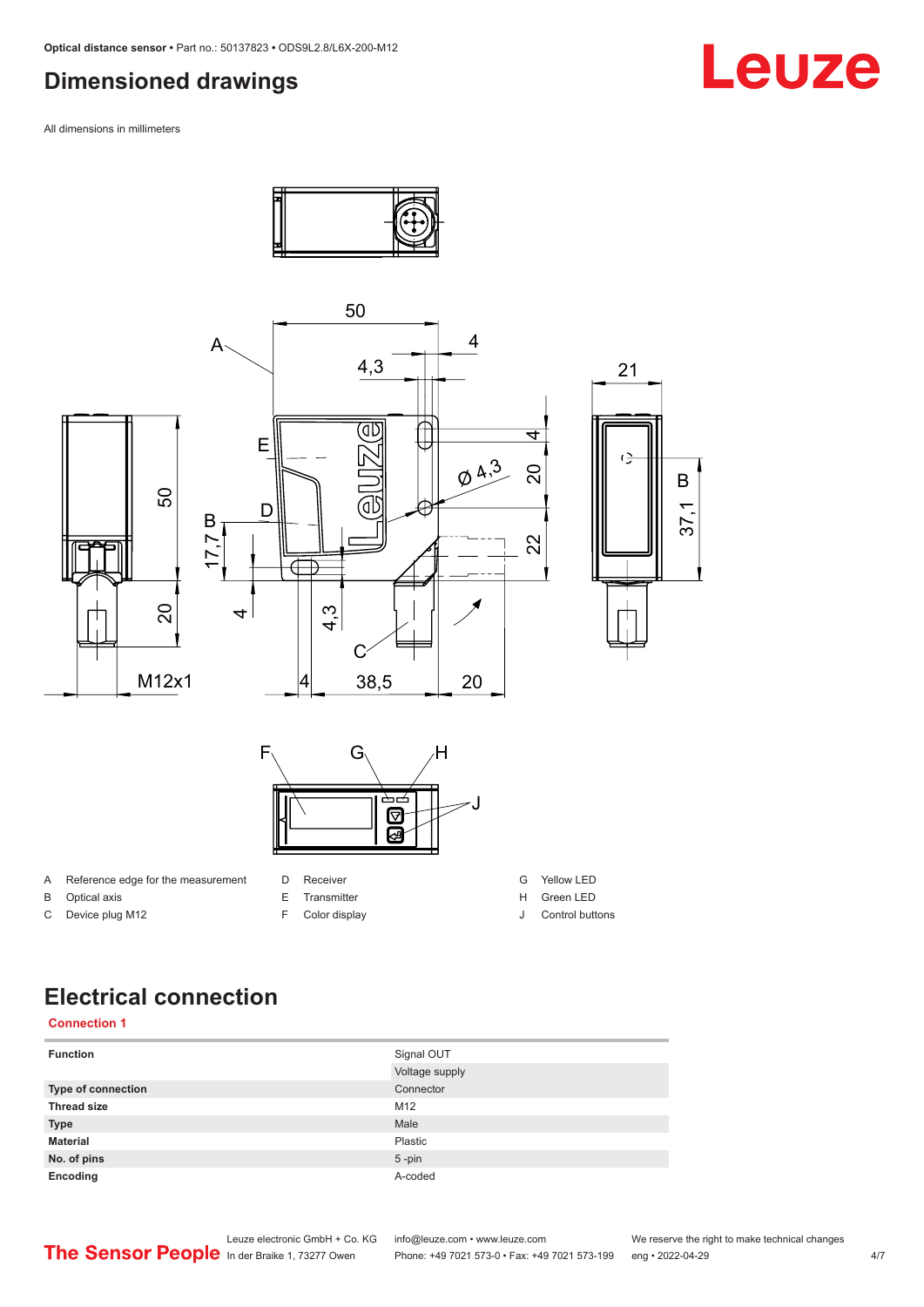### <span id="page-4-0"></span>**Electrical connection**

| Pin            | <b>Pin assignment</b> |   |
|----------------|-----------------------|---|
|                | 18  30 V DC +         |   |
| $\overline{2}$ | OUT <sub>2</sub>      | Ø |
| 3              | <b>GND</b>            |   |
| 4              | IO-Link / OUT 1       |   |
| 5              | n.c.                  | 4 |

### **Diagrams**

#### Accuracy of measurement



## **Operation and display**

| <b>LED</b> | Display                  | <b>Meaning</b>                  |
|------------|--------------------------|---------------------------------|
|            | Green, continuous light  | Ready                           |
| <u>?</u>   | Yellow, continuous light | Object in the measurement range |

#### **Part number code**

Part designation: **ODS9XX.Y/ZAB-CCC-DDD**

| ODS9      | Operating principle<br>Optical distance sensor of the 9 series                                                                                                                                           |
|-----------|----------------------------------------------------------------------------------------------------------------------------------------------------------------------------------------------------------|
| <b>XX</b> | Light source<br>$L2$ : laser class 2<br>L1: laser class 1                                                                                                                                                |
| Y         | Equipment<br>8: OLED display and membrane keyboard for configuration                                                                                                                                     |
| Z         | Switching output/function OUT 1/IN: Pin 4 or black conductor<br>$L: IO-Link$                                                                                                                             |
| A         | Switching output / function OUT 2/IN: pin 2 or white conductor<br>A: Analog output<br>6: push-pull switching output, PNP light switching, NPN dark switching                                             |
| B         | Switching output / function OUT 3/IN: Pin 5<br>X: pin not used<br>6: push-pull switching output, PNP light switching, NPN dark switching<br>K: Multifunction input (factory setting: deactivation input) |



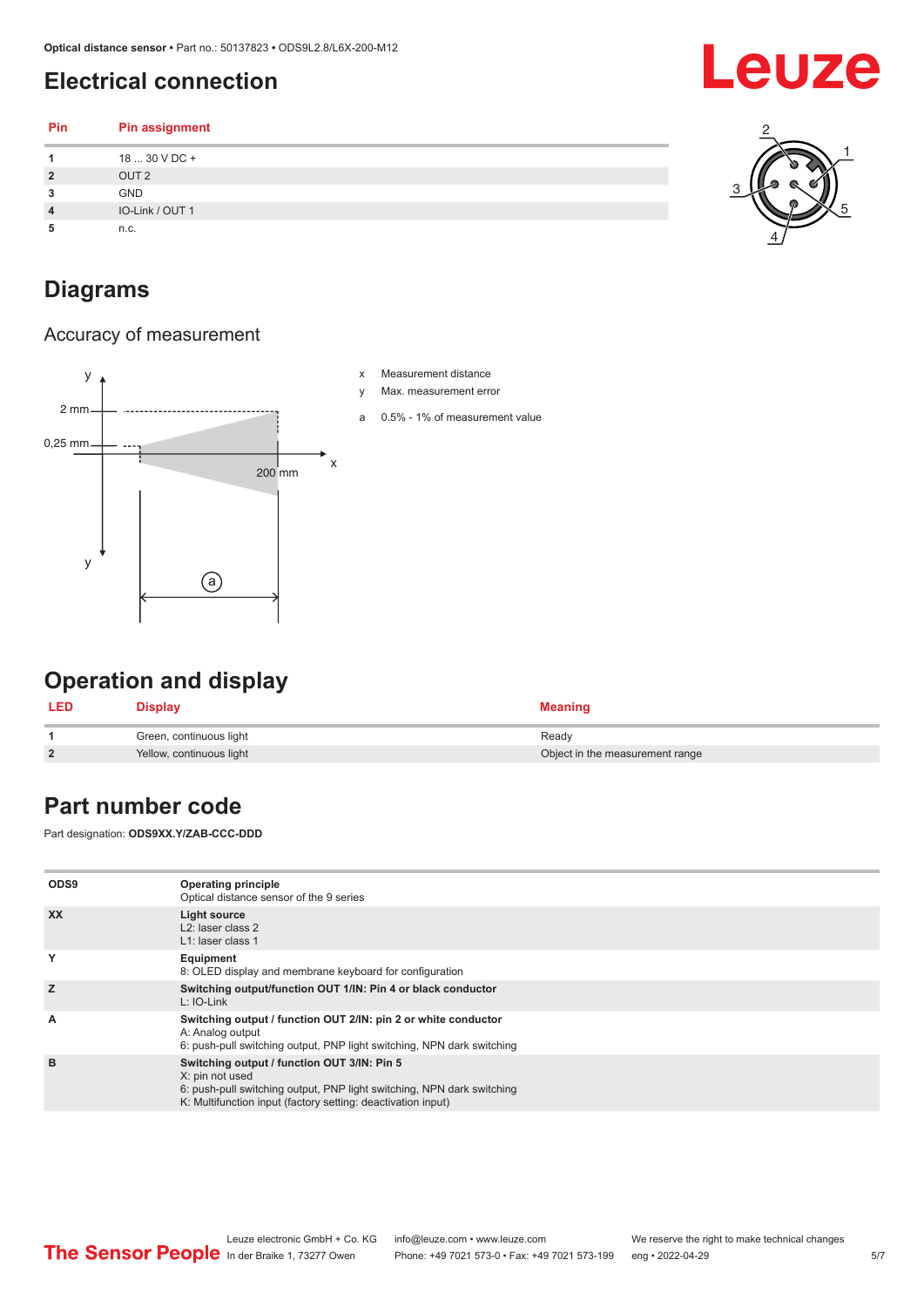#### <span id="page-5-0"></span>**Part number code**



| <b>CCC</b> | <b>Operating range</b><br>100: operating range 50  100 mm<br>200: operating range 50  200 mm<br>450: operating range 50  450 mm<br>650: operating range 50  650 mm<br>1050: operating range 50  1050 mm |
|------------|---------------------------------------------------------------------------------------------------------------------------------------------------------------------------------------------------------|
| <b>DDD</b> | <b>Electrical connection</b><br>M12: M12 connector                                                                                                                                                      |
|            | <b>Note</b>                                                                                                                                                                                             |
|            | $\&$ A list with all available device types can be found on the Leuze website at www.leuze.com.                                                                                                         |

#### **Notes**

| <b>Observe intended use!</b>                                                                                                                                                                                                  |
|-------------------------------------------------------------------------------------------------------------------------------------------------------------------------------------------------------------------------------|
| $\%$ This product is not a safety sensor and is not intended as personnel protection.<br>$\&$ The product may only be put into operation by competent persons.<br>♦ Only use the product in accordance with its intended use. |

| <b>ATTENTION! LASER RADIATION - CLASS 2 LASER PRODUCT</b>                                                                                                                                                                                                                           |
|-------------------------------------------------------------------------------------------------------------------------------------------------------------------------------------------------------------------------------------------------------------------------------------|
| Do not stare into beam!<br>The device satisfies the requirements of IEC 60825-1:2007 (EN 60825-1:2007) safety regulations for a product of laser class 2 as well as the<br>U.S. 21 CFR 1040.10 regulations with deviations corresponding to Laser Notice No. 50 from June 24, 2007. |
| $\&$ Never look directly into the laser beam or in the direction of reflected laser beams! If you look into the beam path over a longer time period, there is a risk<br>of injury to the retina.                                                                                    |
| $\%$ Do not point the laser beam of the device at persons!                                                                                                                                                                                                                          |
| $\%$ Interrupt the laser beam using a non-transparent, non-reflective object if the laser beam is accidentally directed towards a person.                                                                                                                                           |
| $\%$ When mounting and aligning the device, avoid reflections of the laser beam off reflective surfaces!                                                                                                                                                                            |
| $\&$ CAUTION! Use of controls or adjustments or performance of procedures other than specified herein may result in hazardous light exposure.                                                                                                                                       |
| $\&$ Observe the applicable statutory and local laser protection requisitions.                                                                                                                                                                                                      |
| $\&$ The device must not be tampered with and must not be changed in any way.<br>There are no user-serviceable parts inside the device.<br>Repairs must only be performed by Leuze electronic GmbH + Co. KG.                                                                        |

|  | <b>NOTE</b>                                                                                                                                                                                                                                                         |
|--|---------------------------------------------------------------------------------------------------------------------------------------------------------------------------------------------------------------------------------------------------------------------|
|  | Affix laser information and warning signs!<br>Laser information and warning signs are affixed to the device. In addition, self-adhesive laser information and warning signs (stick-on labels) are supplied in<br>several languages.                                 |
|  | the laser information sheet to the device in the language appropriate for the place of use. When using the device in the US, use the stick-on label<br>with the "Complies with 21 CFR 1040.10" note.                                                                |
|  | $\frac{1}{2}$ Affix the laser information and warning signs near the device if no signs are attached to the device (e.g. because the device is too small) or if the attached<br>laser information and warning signs are concealed due to the installation position. |
|  | $\%$ Affix the laser information and warning signs so that they are legible without exposing the reader to the laser radiation of the device or other optical<br>radiation.                                                                                         |